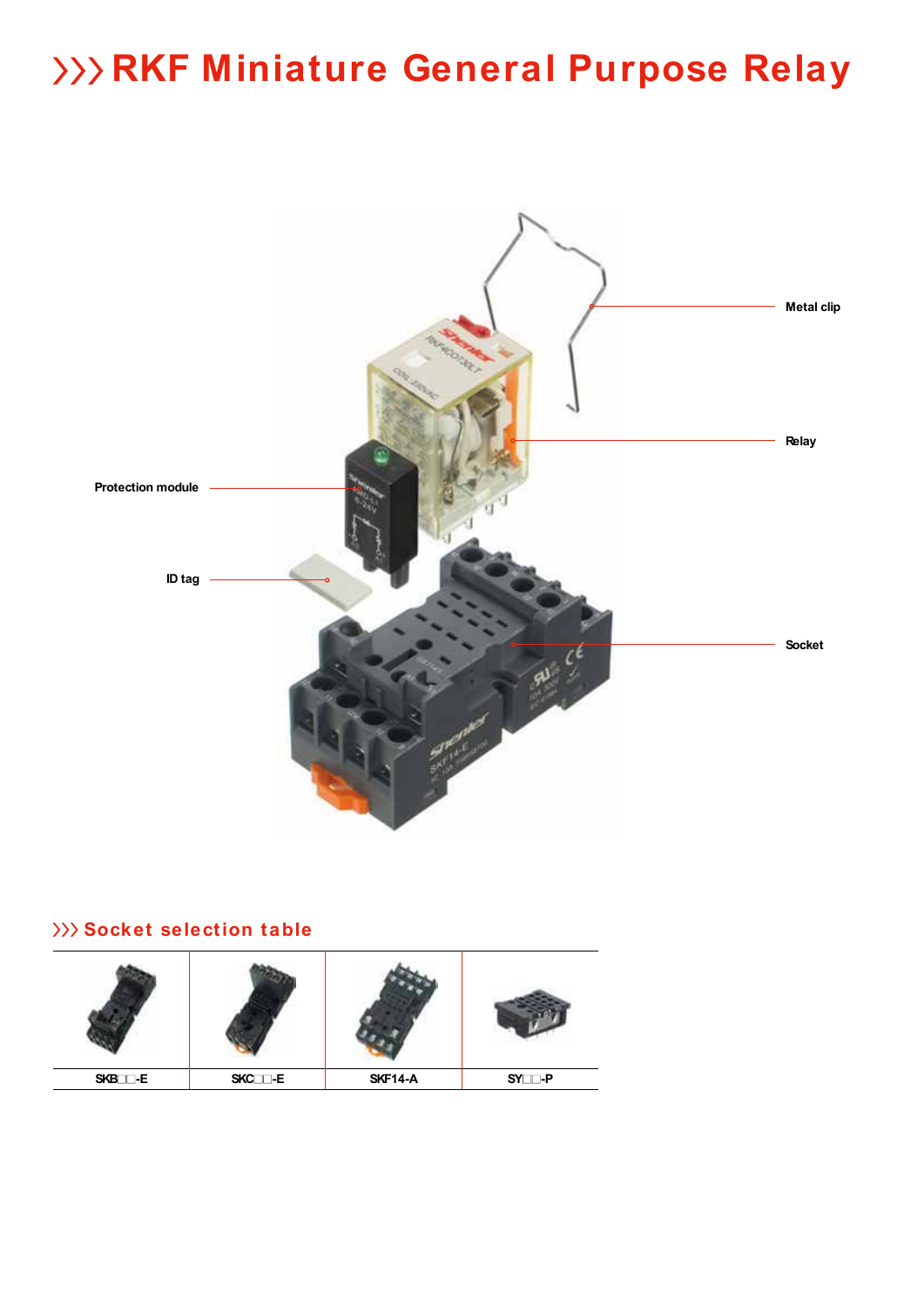



**RKF2CO RKF4CO**

 $c$  **N**<sup>us</sup>  $\triangle$  C E cac

### **Feature**

- **2 pole 12A; 4 pole 6A**
- **Gold plated contact**
- **Double side LED integrated in relay**

**FEATURES**

- **Lockable test button and inspection window**
- **Identification of coils through test button color (AC red/DC blue)**  $\overline{\phantom{0}}$
- **Conformity with RoHs directive**

### **Ordering information**

|                         | RKF |
|-------------------------|-----|
| Contact configuration — |     |
| 2, 4 (C: Change over)   |     |
|                         |     |
| O: plug in              |     |
| <b>Coil Voltage</b>     |     |
| 006~220: 6~220VDC       |     |
| 506~880: 6~380VAC       |     |
| <b>Options</b>          |     |
| LT:LED + test button    |     |

**LTD: LED + test button +diode**

| <b>Characteristics</b>            |                                |              |                                     |                             |  |  |  |  |
|-----------------------------------|--------------------------------|--------------|-------------------------------------|-----------------------------|--|--|--|--|
|                                   | Configuration                  |              | 2C                                  | 4C                          |  |  |  |  |
|                                   | Rated current/                 | $AC-1$       | 12A/250VAC 30VDC                    | 6A/250VAC 30VDC             |  |  |  |  |
|                                   | rated voltage                  | <b>AC-15</b> | 1/3HP, 120VAC, 1/2HP, 240VAC        | 1/3HP, 240VAC 1/6HP, 240VAC |  |  |  |  |
|                                   | Switching capacity (resistive) |              | 3000VA, 360W                        | 1500VA 180W                 |  |  |  |  |
| Contact                           | Initial contact resistance     |              | ≤50m $Ω$                            |                             |  |  |  |  |
|                                   | <b>Material</b>                |              | Ag alloy                            |                             |  |  |  |  |
|                                   | <b>Electrical durability</b>   |              | ≥10 <sup>5</sup> times (1800 Ops/h) |                             |  |  |  |  |
|                                   | <b>Mechanical durability</b>   |              | $≥107$ times (18000 Ops/h)          |                             |  |  |  |  |
| Pick-up voltage (23°C)            |                                |              | DC: ≤75%, AC: ≤80%                  |                             |  |  |  |  |
| Drop-out voltage (23°C)           |                                |              | DC: ≥10%, AC: ≥30%                  |                             |  |  |  |  |
| Maximum voltage (23°C)            |                                |              | 110%                                |                             |  |  |  |  |
| <b>Insulation resistance</b>      |                                |              | ≥500mΩ (500VDC)                     |                             |  |  |  |  |
| Coil operating power DC(W)        |                                |              | 0.9                                 |                             |  |  |  |  |
| AC(VA)                            |                                | $1.2$        |                                     |                             |  |  |  |  |
| Operate time (at nominal voltage) |                                |              | $≤20$ ms                            |                             |  |  |  |  |
| Release time (at nominal voltage) |                                |              | $≤20$ ms                            |                             |  |  |  |  |
| Initial breakdown                 | Between open contacts          |              | 1000VAC/1min                        |                             |  |  |  |  |
| voltage                           | Between poles                  |              | 2000VAC/1min                        |                             |  |  |  |  |
|                                   | Between contacts and coil      |              | 2000VAC/1min                        |                             |  |  |  |  |
| Ambient temperature               |                                |              | -55~+70°C                           |                             |  |  |  |  |
| <b>Humidity</b>                   |                                |              | 35%~85%RH                           |                             |  |  |  |  |
| Air pressure                      |                                |              | 86~106KPa                           |                             |  |  |  |  |
| <b>Shock resistance</b>           |                                |              | 10G                                 |                             |  |  |  |  |
| <b>Vibration resistance</b>       |                                |              | 10~55Hz double-amplitude:1.0mm      |                             |  |  |  |  |
| <b>Mounting</b>                   |                                |              | plug in                             |                             |  |  |  |  |
| Unit weight                       |                                |              | 35g                                 |                             |  |  |  |  |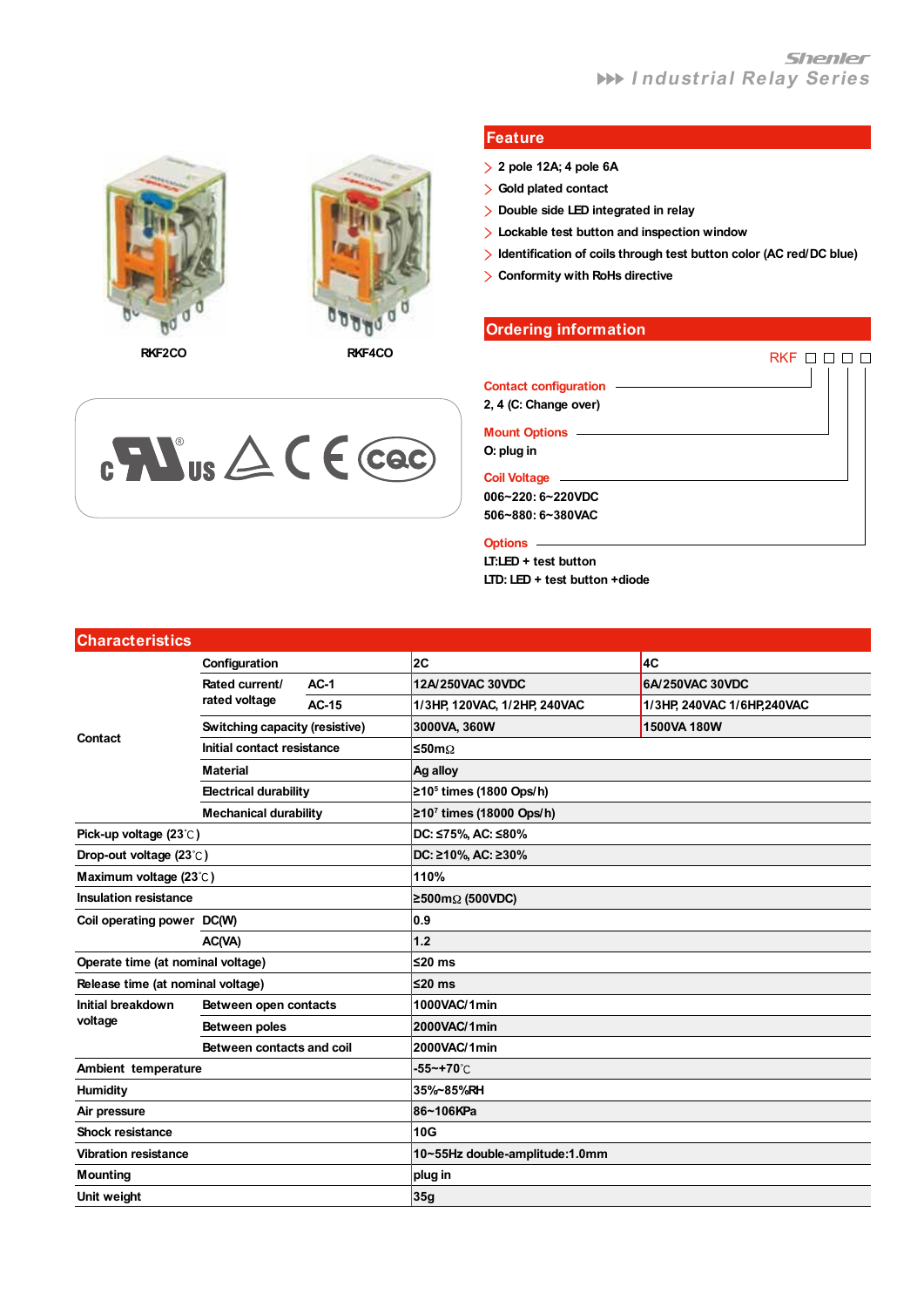| <b>Coil Specifications (23°C)</b>     |      |     |              |               |      |      |       |       |       |       |
|---------------------------------------|------|-----|--------------|---------------|------|------|-------|-------|-------|-------|
| <b>Voltage Code</b>                   | 006  | 009 | 012          | $ 024\rangle$ | 036  | 048  | 110   | 220   |       |       |
| Nominal Voltage V.DC                  | 6    | 19  | <b>12</b>    | 24            | 36   | 48   | 110   | 220   |       |       |
| Coil resistance $\Omega$ ( $\pm$ 10%) | 40   | 190 | 180          | 640           | 1500 | 2600 | 13000 | 42000 |       |       |
| <b>Voltage Code</b>                   | 506  | 512 | 524          | 536           | 548  | 615  | 720   | 730   | 740   | 880   |
| <b>Nominal Voltage V.AC</b>           | 6    | 12  | $ 24\rangle$ | 136           | 148  | 115  | 220   | 230   | 240   | 380   |
| Coil resistance $\Omega$ ( $\pm$ 10%) | 11.5 | 40  | 180          | 370           | 640  | 4430 | 13000 | 16500 | 18790 | 42000 |

### **Contact specification**

### **RKF2C**



Maximum switching capacity on resistive load Maximum switching capacity on resistive load



Maximum switching capacity on resistive load Maximum switching capacity on resistive load





 $\Omega$ ่



0 1 2 3 4 5 6 7 8

1 234567 8 9 10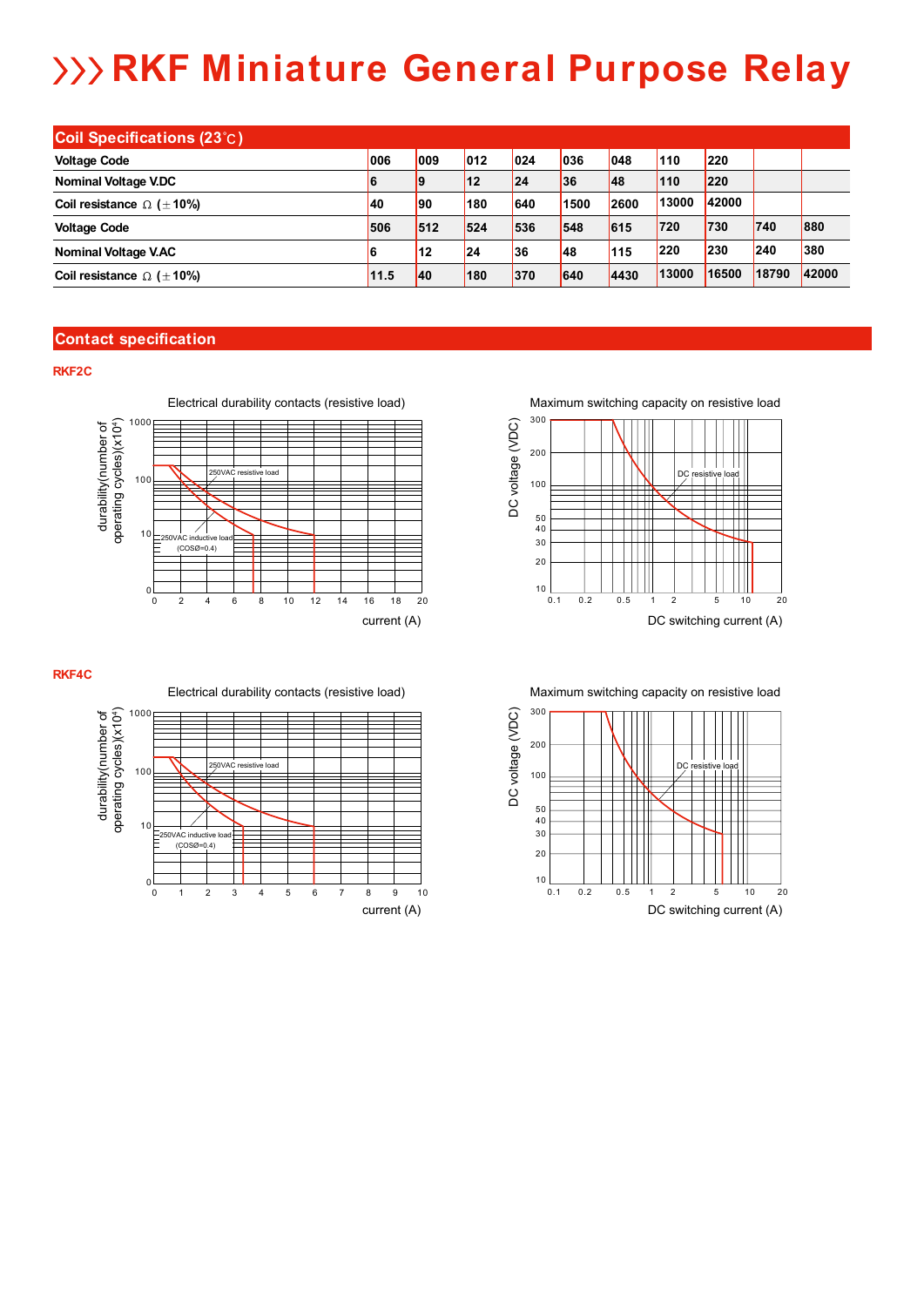## **Shenler I ndustrial Relay Series**











## **Schemes**









### **RKF4CO**









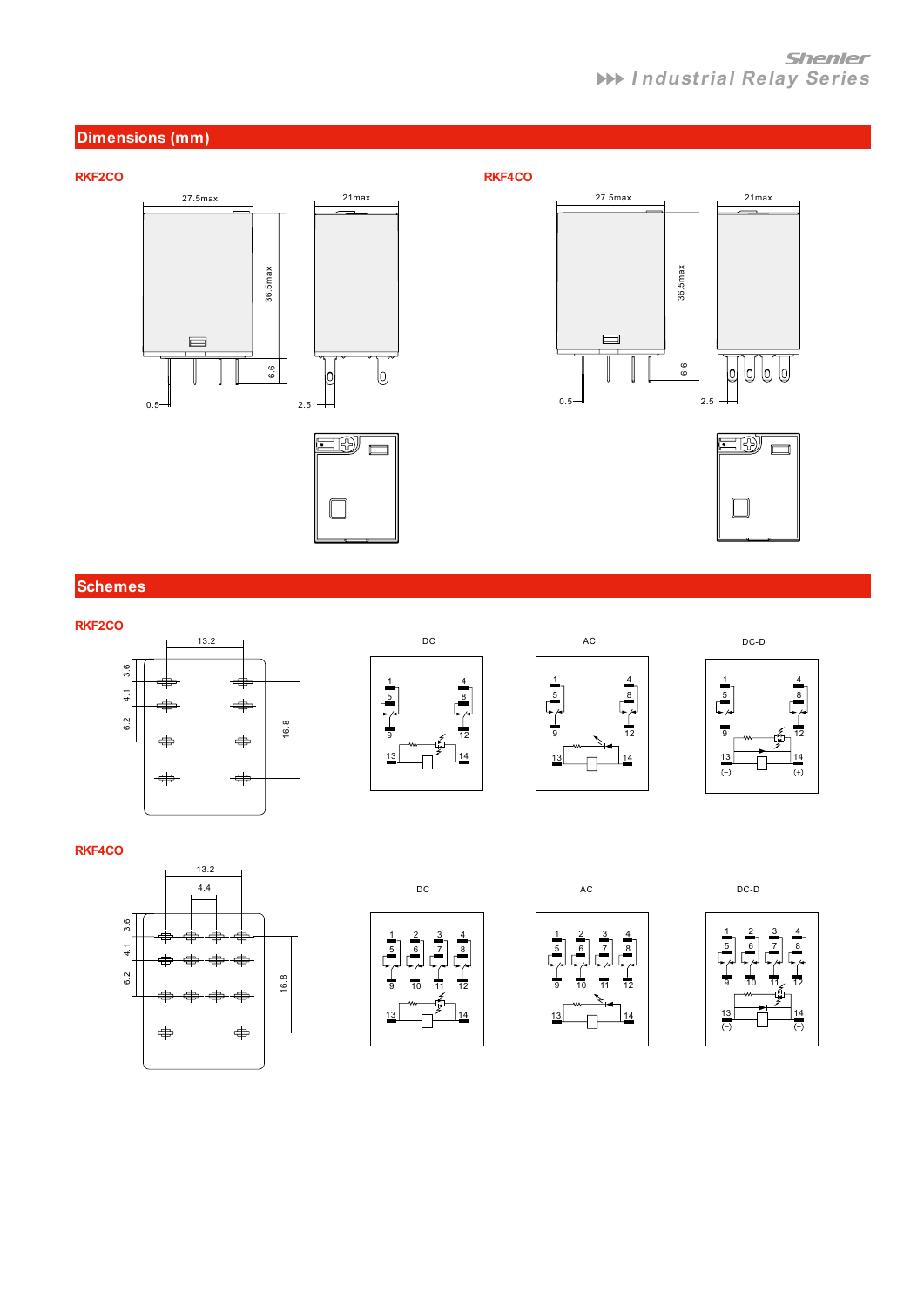### **RKF Socket**

# **SKF -E**

### **FEATURES Presentation FEATURES Presentation FEATURES Dimensions (mm)**

**Characteristic**

**Nominal Load**



**Type SKF08-E SKF14-E**

**Voltage V 300**

**Wire size AWG/mm<sup>2</sup> 20-14/0.5-2.5 Ambient temperature -40~+85**

**Unit weight g 35 45**

**Socket Plastic clip Metal clip ID tag Module DIN rail SKF08-E - SK36M SK2P - PFP**

**Dielectric strength V/S 2500 Max. tightening torque Nm 1** 

**Relay,accessories selection table**

SKF14-E **BUSINE** SNOW SNOW AMD

**Current A 12 10**

**10/12 AMPS 300 VOLTS**

 $\mathbf{C}$ 

| NO.<br>8<br>5<br>1<br>a |
|-------------------------|
| NC<br>1<br>42<br>12     |
|                         |
|                         |

 $14 - A2$   $A1 - 13$ 

25 Max

41 11 12 COM 9

G3

Q





### **Connection Diagrams**



 $\left\langle \begin{matrix} 0 \\ 0 \end{matrix} \right\rangle \oplus \left\langle \begin{matrix} 0 \\ 0 \end{matrix} \right\rangle$ IEC:<br>NEMA: T  $\sim$  11  $\sim$  8  $\sim$  81  $^{44}$   $\bigcap^{34}$   $\bigcap^{24}$   $\bigcap^{44}$ 

 $\neg \neg \neg \neg$ 

 $s \smile r \smile s \smile r$ 

H1.5 C6.5 C6.5

22.8

22.8

13.2 13.2

A2

A2 14  $\ket{\textcircled{\tiny 0}}$ COIL COIL A1 4.4

13 COLIL **U** / LU / COL A1 4.4



# **SKB -E**



**10/12 AMPS 300 VOLTS**



| <b>Characteristic</b>               |                                           |             |                   |                                   |          |               |  |                 |  |  |
|-------------------------------------|-------------------------------------------|-------------|-------------------|-----------------------------------|----------|---------------|--|-----------------|--|--|
| <b>Type</b>                         |                                           |             |                   |                                   |          | SKB08-E       |  | <b>SKB14-E</b>  |  |  |
| <b>Nominal</b><br><b>Current</b>    |                                           |             |                   | 12<br>A                           |          |               |  | 10              |  |  |
| Load                                | Voltage                                   |             |                   |                                   | 300      |               |  |                 |  |  |
| <b>Dielectric</b>                   | Between coil and contact IV/S             |             |                   |                                   | 4000     |               |  |                 |  |  |
| strength<br><b>Between contacts</b> |                                           | V/S<br>2500 |                   |                                   |          |               |  |                 |  |  |
| Max. tightening torque              |                                           |             | <b>Nm</b>         |                                   | 1.0      |               |  |                 |  |  |
| Wire size                           |                                           |             |                   | AWG/mm <sup>2</sup> 20-14/0.5-2.5 |          |               |  |                 |  |  |
|                                     | <b>Ambient temperature</b>                |             | °С                |                                   | -40~+85  |               |  |                 |  |  |
| Unit weight                         |                                           |             | g                 |                                   | 56<br>50 |               |  |                 |  |  |
|                                     | <b>Relay, accessories selection table</b> |             |                   |                                   |          |               |  |                 |  |  |
| <b>Socket</b>                       | Plastic clip Metal clip                   |             | <b>ID</b> tag     |                                   |          | <b>Module</b> |  | <b>DIN rail</b> |  |  |
| SKB08-E                             |                                           |             |                   |                                   |          |               |  |                 |  |  |
| <b>SKB14-E</b>                      | SK36F                                     | SK36M       | SK <sub>4</sub> P |                                   |          | <b>AMD</b>    |  | <b>PFP</b>      |  |  |





**Connection Diagrams** 



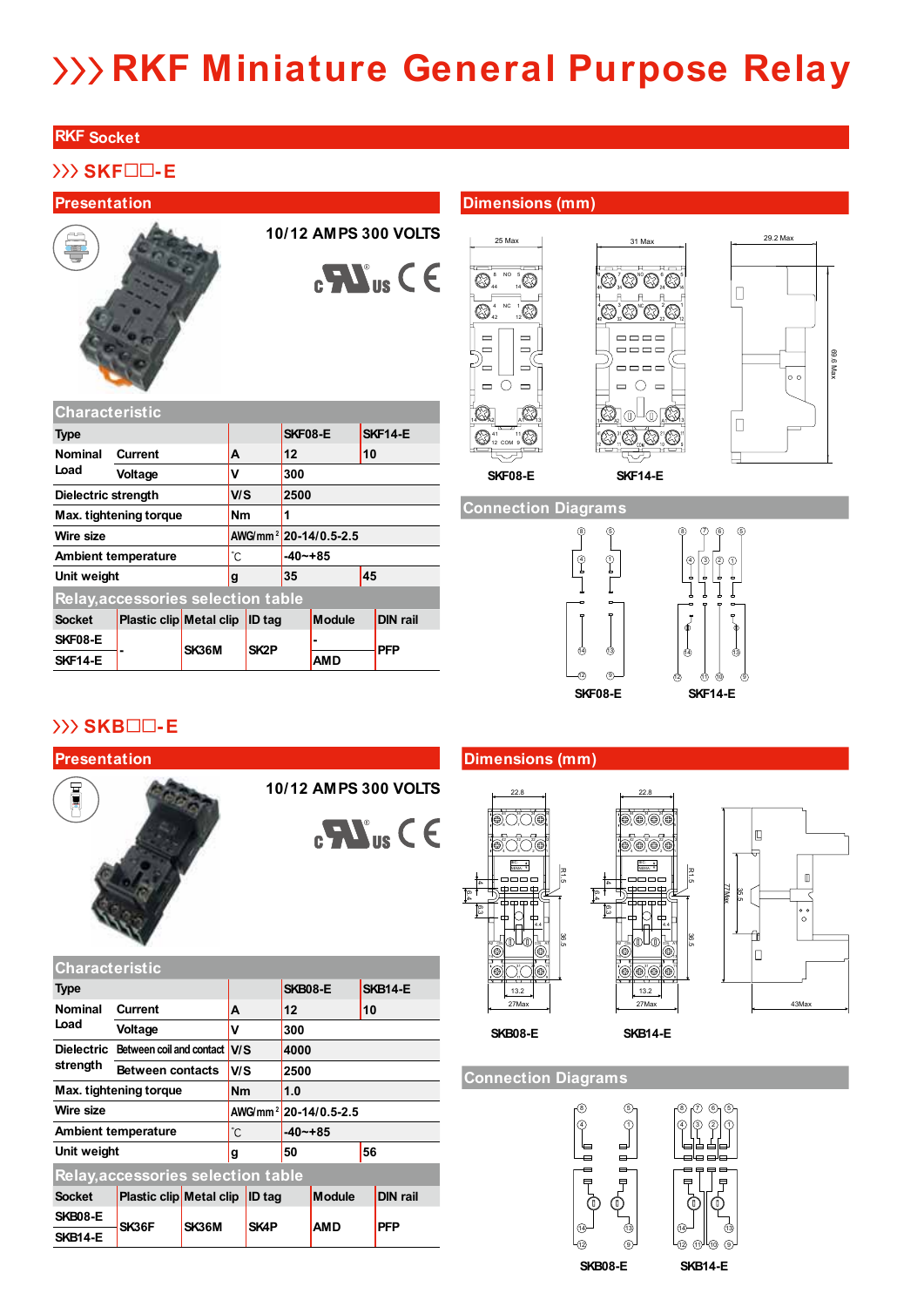### **RKF Socket**

# **SKC -E**

**Characteristic**





 $\mathbf{C}$   $\mathbf{W}_{\text{us}}$   $\mathbf{C}$   $\in$ 

**FEATURES Presentation FEATURES Presentation FEATURES Dimensions (mm)** 







**Connection Diagrams** 



# **SKC0 8 -ES**



**SKC08-E**

**Load**

**SKC14-E**



**Relay,accessories selection table**

**Dielectric Between coil and contact V/S 4000 strength Between contacts V/S 2500 Max. tightening torque Nm 1.0**

**Socket Plastic clip Metal clip ID tag Module DIN rail**

**Unit weight g 50 56 62**

**Type SKC08-E SKC11-E SKC14-E Nominal Current A 12 10 10**

**Voltage V 300**<br>**Retween coil and contact V/S 4000** 

**Wire size AWG/mm <sup>2</sup> 20-14/0.5-2.5 Ambient temperature -40~+85**

**SKC11-E SK36F SK36M SK4P AMD PFP**

**12 AMPS 300 VOLTS**

 $C \in$ 

## **FEATURES Presentation FEATURES Presentation FEATURES Dimensions (mm)**





### **Connection Diagrams**



# **Characteristic**

| <b>Nominal Load</b>        |                                           | Current<br>A             |                   |            |               | 12            |                 |  |
|----------------------------|-------------------------------------------|--------------------------|-------------------|------------|---------------|---------------|-----------------|--|
|                            |                                           | Voltage<br>v             |                   |            |               | 300           |                 |  |
| <b>Dielectric</b>          |                                           | Between coil and contact |                   | lv/S       |               | 4000          |                 |  |
| strength                   |                                           | <b>Between contacts</b>  |                   | <b>V/S</b> |               | 2500          |                 |  |
| Max. tightening torque     |                                           |                          |                   | Nm         |               | 1.0           |                 |  |
| <b>Wire size</b>           |                                           |                          |                   | AWG/mm $2$ |               | 20-14/0.5-2.5 |                 |  |
| <b>Ambient temperature</b> |                                           |                          |                   | °С         |               |               | $-40 - +85$     |  |
| Unit weight                |                                           |                          |                   | 44<br>g    |               |               |                 |  |
|                            | <b>Relay, accessories selection table</b> |                          |                   |            |               |               |                 |  |
| <b>Socket</b>              | Plastic clip Metal clip                   |                          | <b>ID</b> tag     |            | <b>Module</b> |               | <b>DIN rail</b> |  |
| SKC08-ES                   | <b>SK36N</b>                              |                          | SK <sub>4</sub> P |            | <b>AMD</b>    |               | <b>PFP</b>      |  |